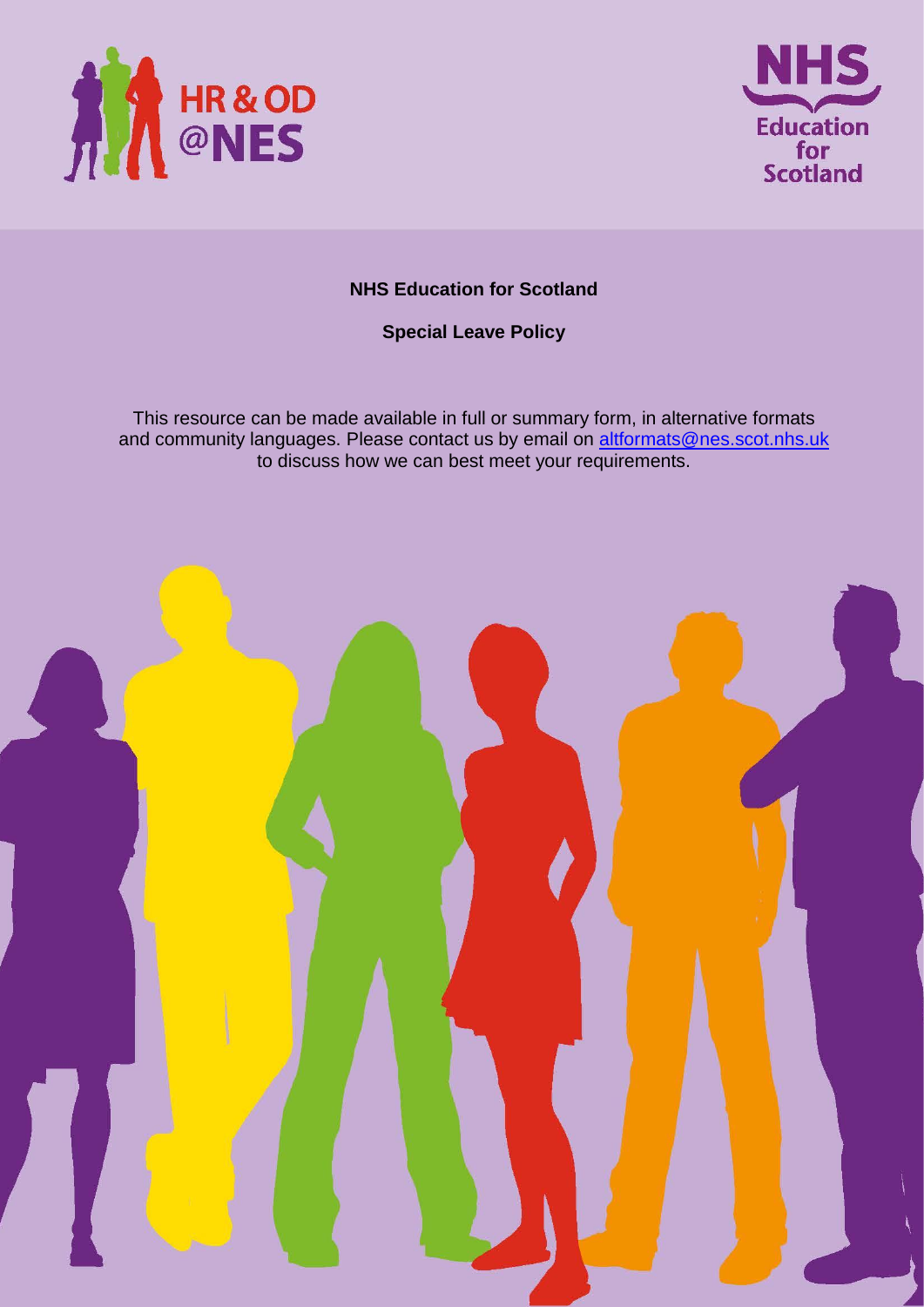### **Document Control**

|                           | <b>Date</b>                              |
|---------------------------|------------------------------------------|
| <b>Ratified</b>           | 07/02/2008                               |
| <b>Reviewed</b>           | 06/04/2010, 13/02/2013, 12/10/2017       |
| <b>Next Formal Review</b> | October 2020                             |
| <b>Document Location</b>  | <b>Sharepoint/Policies/Special Leave</b> |
|                           | <b>Policy</b>                            |
| <b>Policy Owner</b>       | <b>HR</b>                                |

# **Authorisation Following this Review**

|                                     | <b>Date</b>            |
|-------------------------------------|------------------------|
| <b>Ratified by Staff Governance</b> | N/A – Fast Track Route |
| <b>Committee</b>                    |                        |
| Placed/Replaced on the              | 17/05/2018             |
| Intranet/Extranet                   |                        |

# **This Version History**

|                                   | <b>Date</b>            |
|-----------------------------------|------------------------|
| Impact assessed                   | 23/11/2017             |
| <b>SOLG</b>                       | n/a – Fast Track Route |
| <b>Staff Consultation</b>         | n/a – Fast Track Route |
| <b>Partnership Forum</b>          | 17/05/2018             |
| <b>Staff Governance Committee</b> | N/A                    |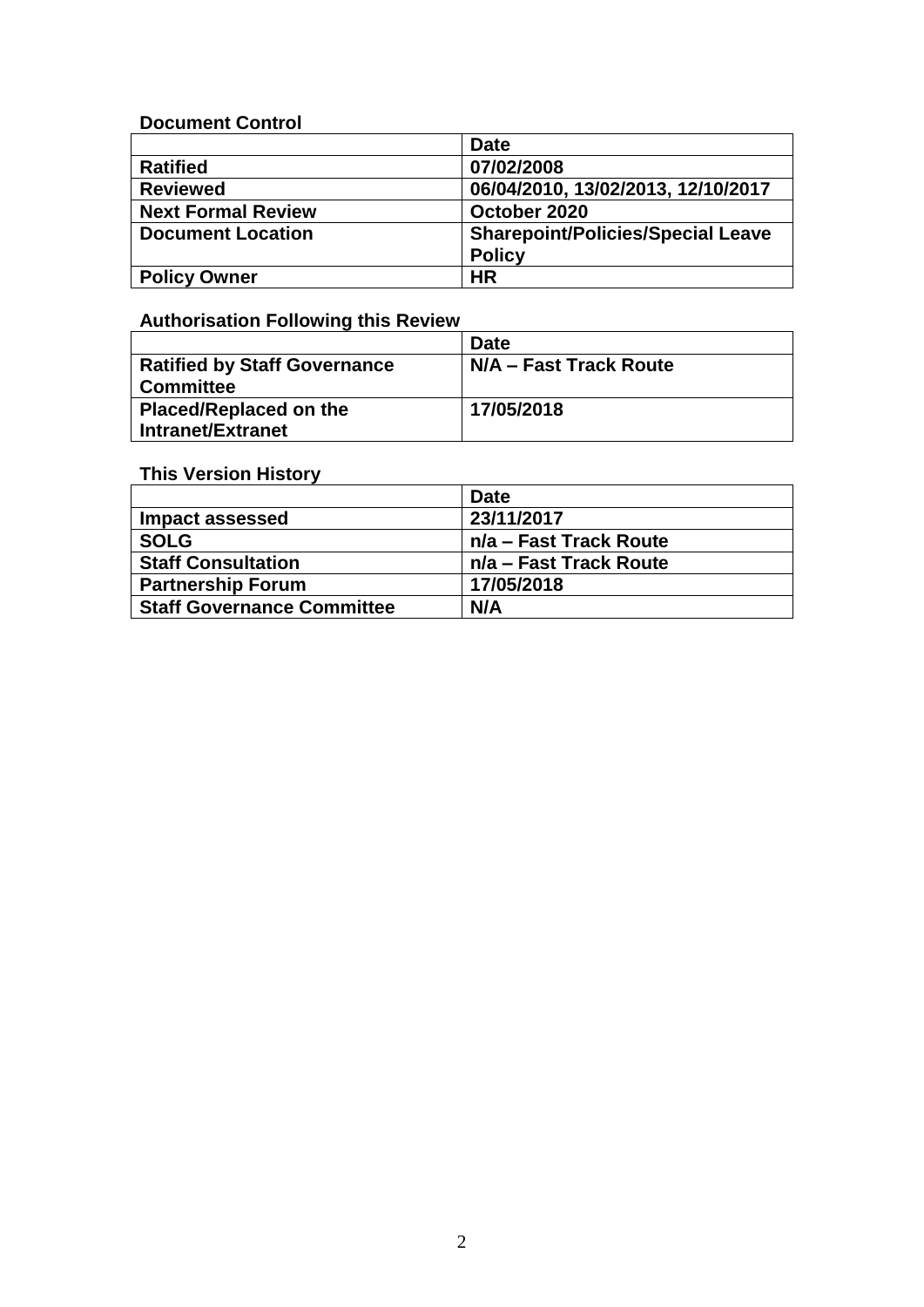### **1. Introduction**

NES recognises that many staff balance the demands of work requirements with domestic responsibilities. While each member of staff is responsible for ensuring that they have appropriate care mechanisms in place to meet their personal responsibilities, NES endeavours to assist in circumstances where these arrangements have unavoidably broken down, or where additional pressures, outwith the norm, arise and for which time off work may be required.

This policy details the provisions for time off in relation to serious illness; bereavement; domestic emergencies; carer leave and other types of special leave.

Guidelines for Managing Travel Difficulties/Adverse Weather Conditions have also been put in place by NES and further details on these are attached at Appendix 1.

All requests from staff must be dealt with on a strictly confidential basis and no undue pressure will be exerted on staff to divulge details which might breach their personal privacy.

### **2. Legal Framework**

#### **The statutory right to time off for dependants**

All employees are provided with the right to take a reasonable period of unpaid time off work to deal with an emergency involving a dependant and not be dismissed, or victimised, for doing so.

Under the Employment Rights Act 1996 and the Employment Relations Act 1999 a dependant is defined as the employee's spouse or partner, child or parent or a person living with the employee as part of their family. It does not include tenants or boarders living in the family home, or someone who lives in the household as an employee, eg a live-in housekeeper. In cases of illness, injury or where care arrangements break down, a dependant may also be someone who reasonably relies on the employee for assistance, including where the employee is the primary carer or is the only person who can help in an emergency.

This legislation does not provide a set amount of time off which can be taken but it is widely regarded that, in most cases, the amount of leave will be limited to one or two days at the most.

#### **The statutory right to request flexible working practices**

All employees have the legal right to request a permanent change to their working pattern. This legal right applies to staff who are directly employed by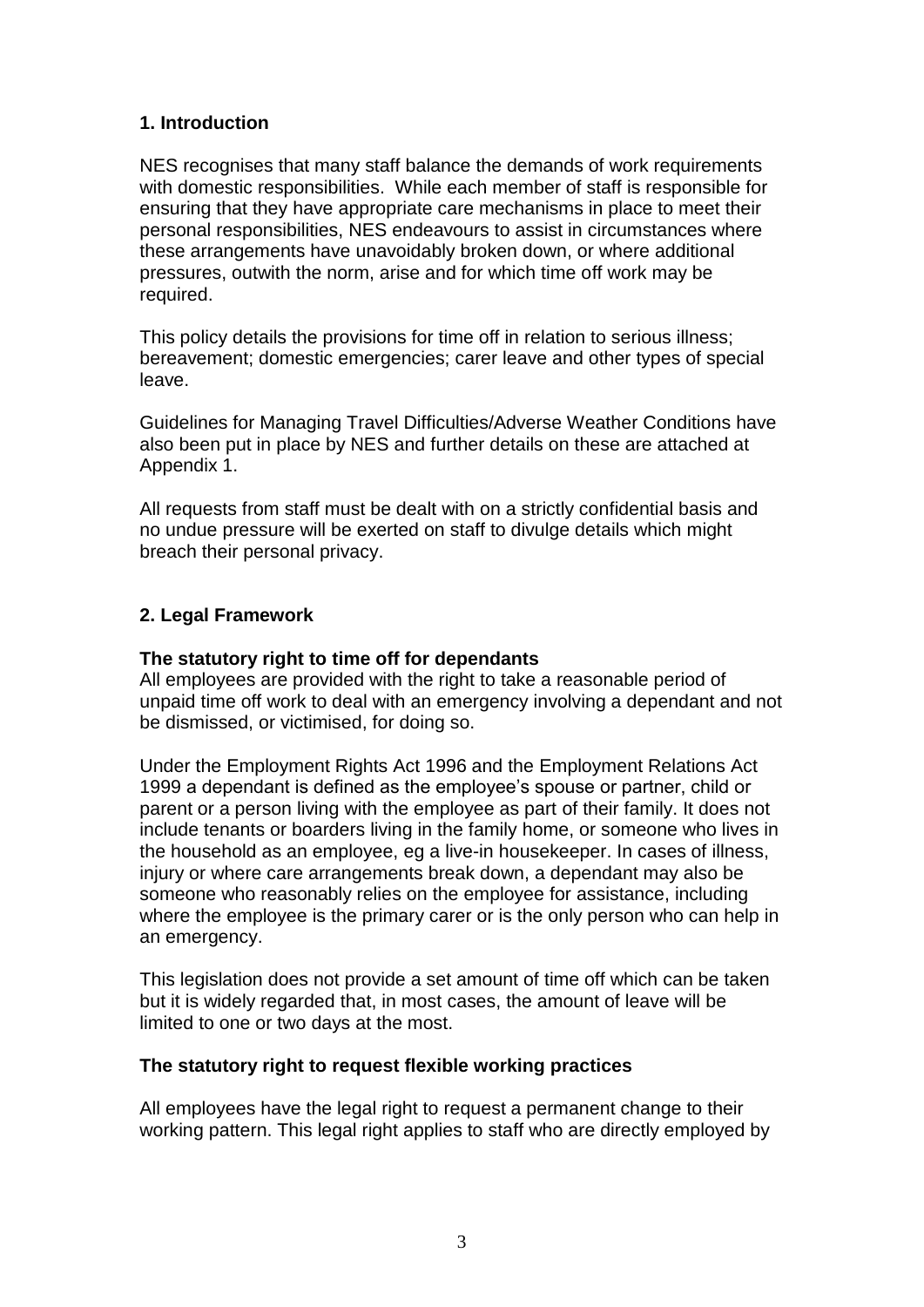NES, have at least 26 weeks' service and have not made a previous application for flexible working practices within the past 12 months

# **3. Policy Rationale**

The purpose of this policy is to allow for an appropriate response to:

- The sudden and immediate need for a member of staff to provide care to a family member, dependant, close friend or colleague
- A family member, dependant, close friend or colleague of the employee suffering ill health
- A family member, dependant, close friend or colleague of the employee suffering a bereavement
- Civic and public duties

This could be where normal arrangements break down without notice, or where an urgent and unforeseen situation arises.

Examples of this include:

- A family member, dependant, close friend or colleague of the employee falling ill, being involved in an accident, or being assaulted, including instances where the victim is distressed rather than being physically injured
- The need to make longer term care arrangements for a family member, dependant, close friend or colleague, who is ill or injured
- To deal with the death of a family member, dependant, close friend or colleague eg to make funeral arrangements, or to attend a funeral
- To deal with an unexpected disruption, or breakdown, in care arrangements for a family member, dependant, close friend or colleague eg when a child minder or nurse fails to turn up
- To deal with an incident involving the employee's child during school hours eg if the child has been involved in a fight or is being suspended from school.

The provisions of this policy are applicable to all staff, irrespective of length of service, hours of work, or grade and no employee will suffer any detriment as a result of making application for time off under these provisions.

As always, the extent and duration of such leave must be balanced by service needs, accepting the emergency and unforeseen nature of requests particularly in the early stages.

Special Leave can only be authorised by Line Managers who have authority to approve annual leave.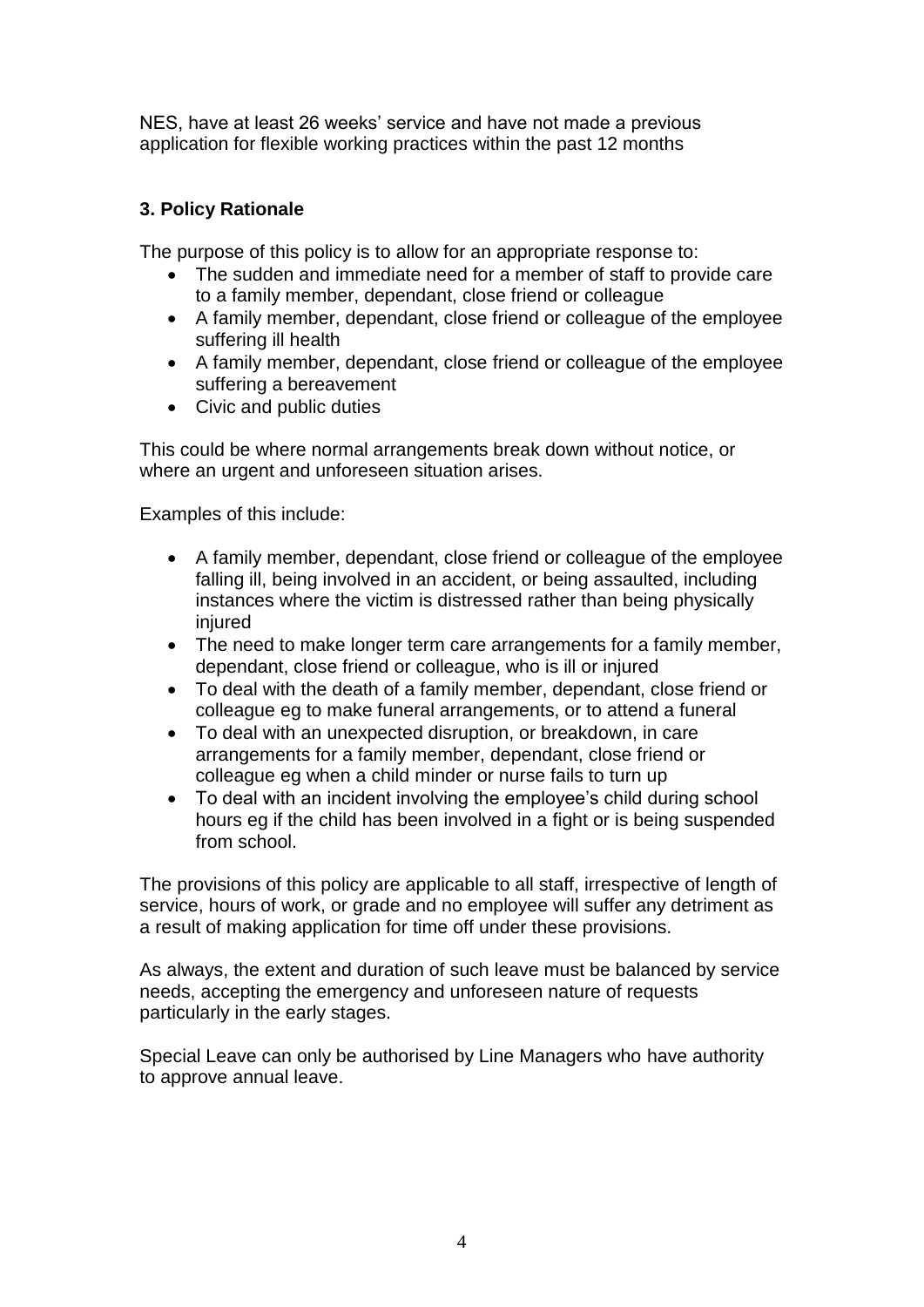### **4. Types of Leave and Process**

#### **4. 1 Serious Illness/Bereavement Leave**

#### **Definition**

To provide reasonable support to members of staff at times of distress due to the unforeseen serious illness, or the death of a family member, dependant, close friend or colleague.

#### **Entitlement**

Managers have the discretion to award paid leave of up to one working week in each occurrence of serious difficulty. In particularly distressing circumstances, the manager, in discussion with an appropriate member of HR, may extend this by up to a further week of paid or unpaid leave.

#### Duration Criteria

In considering the amount of leave, the manager should take into account the specific circumstances, eg the relationship between the member of staff and the person in question, whether the member of staff has a responsibility for the estate of the deceased, the availability of other relatives or friends and the distance to be travelled in dealing with such matters.

### **4.2 Domestic Emergencies**

#### **Definition**

Leave under this heading can be defined as arrangements granted when members of staff need to be absent from work under circumstances **not** covered by sick leave, annual leave, bereavement leave, maternity leave, paternity leave, parental leave, adoption and fostering leave, or flexible working arrangements It is urgent and foreseen eg house fire/flood.

This leave is provided as a short-term solution to help members of staff to balance the demands of their work and home responsibilities.

#### **Entitlement**

Up to one working week can be allocated as paid leave by the manager, taking into consideration the amount of the time reasonably required to attend to the situation which has arisen.

In cases of exceptional difficulty, the manager can extend this period for up to a further working week and, in discussion with an appropriate member of, has the discretion to determine whether this should be on a paid or unpaid basis. It may, however, be considered appropriate for the member of staff to utilise annual leave under circumstances where the situation, while still important has ceased to be an emergency.

In exceptional circumstances, a member of staff may be faced with long-term difficulties and the manager, in discussion with an appropriate member of HR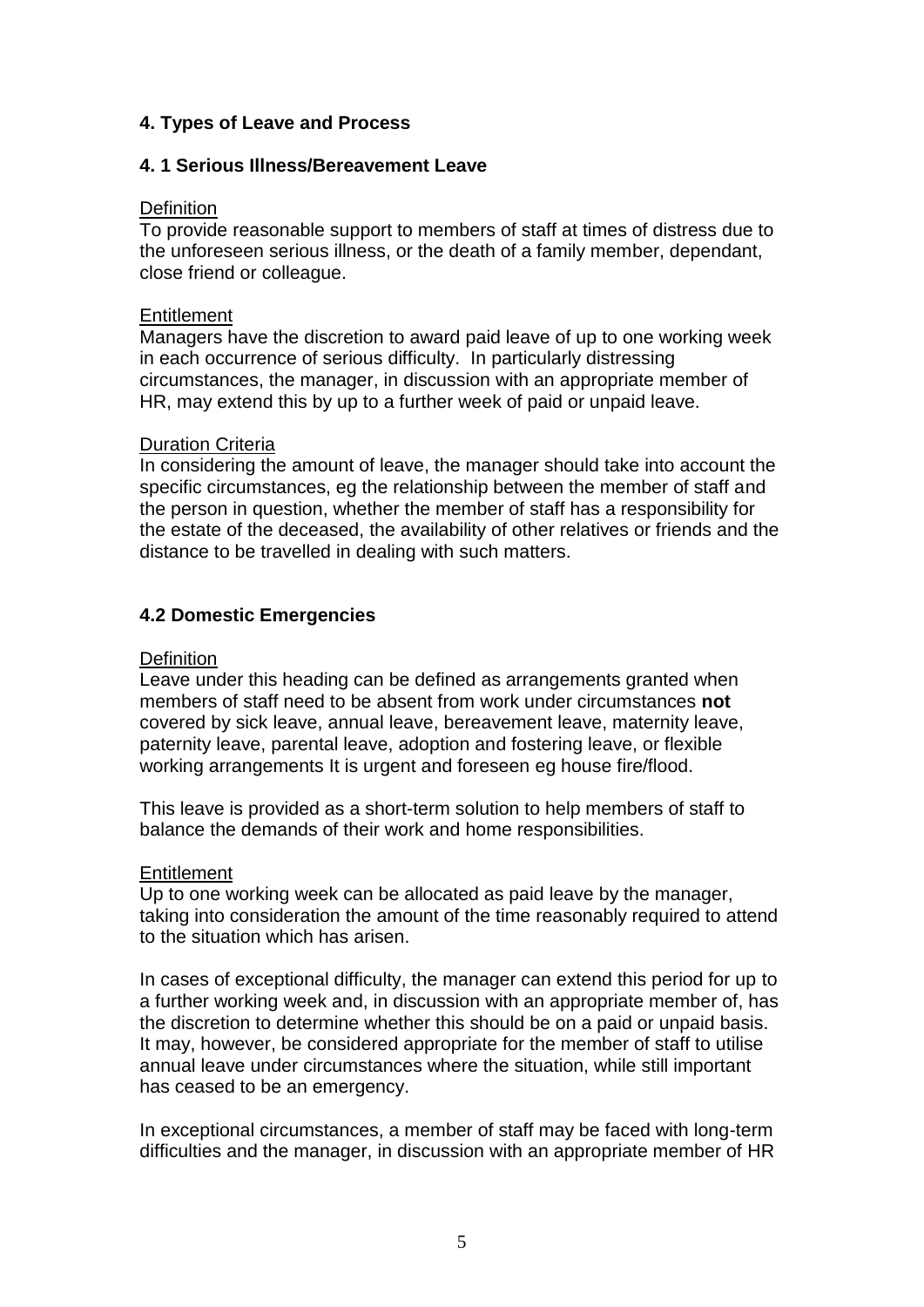should consider other options to assist in the situation. Further information can be found in the Flexible Working Practices – Policy and Procedures.

### **4.3 Carer Leave**

#### **Definition**

Where members of staff are responsible for caring for a family member, dependant or close friend, work and home life can cause conflicting pressures. Carer leave is designed to encourage managers to adopt flexible working practices at times when employees need assistance to balance their caring responsibilities with their work commitments.

#### **Entitlement**

Short-term carer leave allows for up to one working week's paid leave, which can be extended by up to a further working week of paid or unpaid leave, to deal with urgent unforeseen care needs. Thereafter and depending on the specific circumstances, a manager may agree a period of annual leave, or unpaid leave.

#### Local Arrangements

The needs of staff who care for family members, dependants, or close friends, can often be very simple and be relatively easy to satisfy. It is expected that the individual's manager will provide sympathetic support and strive to reach a mutually acceptable solution to the employee's requirements.

#### Short periods of time off

There may be circumstances when an employee needs a short period of time off, eg to deal with an emergency situation, to attend hospital etc. In these circumstances, one of the arrangements detailed above can be utilised to allow the employee time off.

#### Long-term arrangements

There may, however, be times when the caring demands on the employee are such that they are forced to consider more extreme measures, such as longterm reduction in working hours, in order to meet their caring commitments. Further details may be found in the Flexible Working Practices – Policy and **Procedures** 

While each case must be judged on its individual merits, NES is committed to ensuring that where the reason for an employee requesting a reduction in contracted hours is for the provision of care, their case will be considered sympathetically and will not be unreasonably denied.

Employees with caring responsibilities, who recognise the need to alter their contracted working hours on a long-term basis, should discuss the matter with their manager in the first instance. It may be considered appropriate for a member of HR to be involved in these discussions.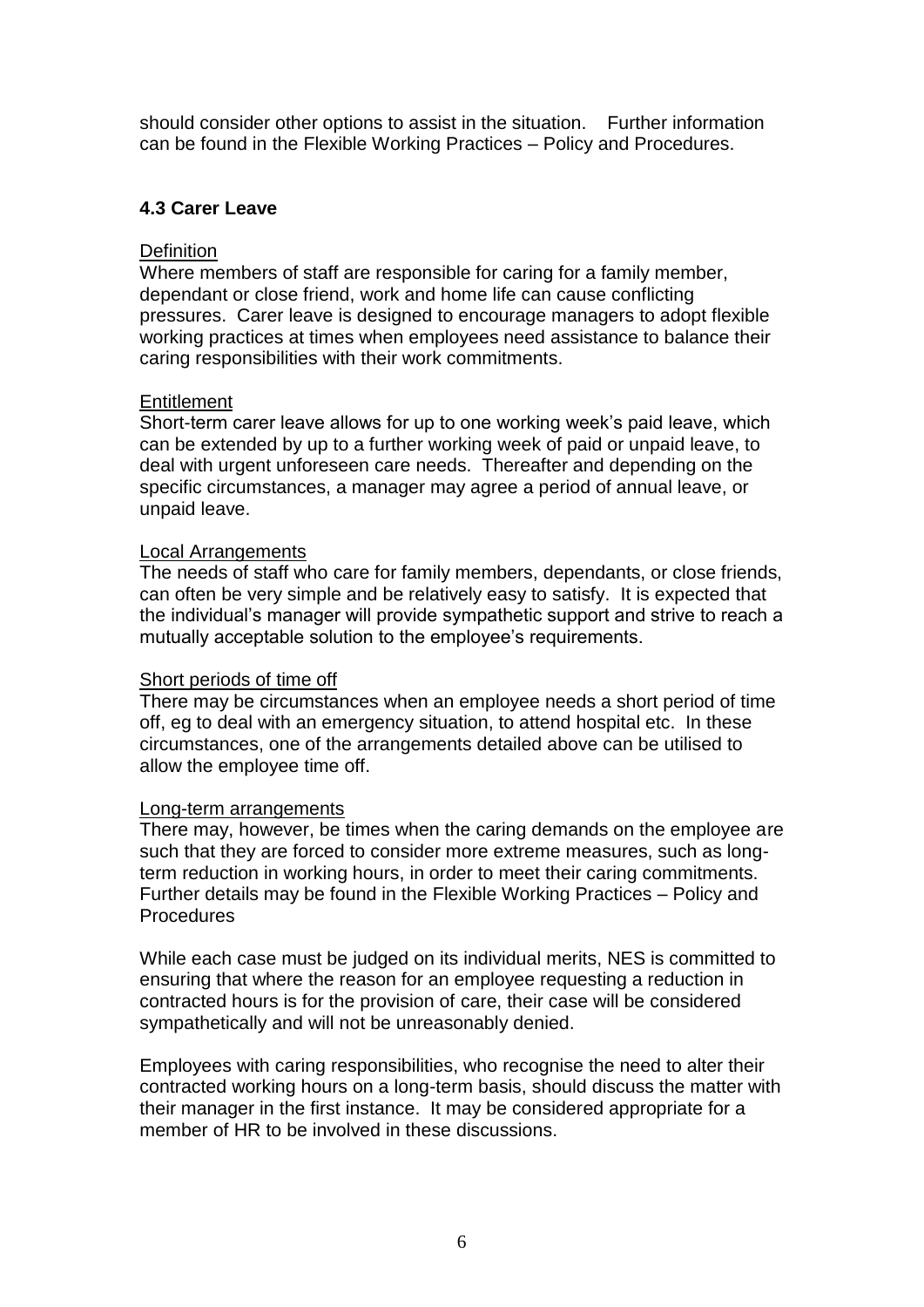Where the manager feels unable, because of the needs of the service, to grant the employee's request, the employee should contact an appropriate member of HR in order to investigate other alternatives eg secondment, redeployment etc. Under circumstances where it is agreed that redeployment is an option, the employee concerned will be entitled to the full range of provision available under NES' Organisational Change Policy and Procedures (to include NES' Redeployment Policy and Guidance).

#### Other assistance

Employees with caring responsibilities are encouraged to take advantage of other facilities which already exist within NES and which may provide them with support or access to coping mechanisms eg Occupational Health Services or the ICAS Counselling Service

### **4.4 Child Bereavement Leave**

### **Definition**

A bereaved parent is anyone who had responsibility as one of the primary carers for a child who is now deceased. This includes adoptive parents, legal guardians, individuals who are fostering to adopt, and any other parent/child relationship that the employing organisation deems to be reasonable. For example, this may include grandparents who have had caring responsibilities for a child, or instances where someone other than the biological parent is the primary carer (this could be the case where the parents of the child have separated).

There is no requirement for the child to be under 18 years of age.

### **Entitlement**

All bereaved parents will be eligible for a minimum of two weeks of child bereavement leave. A bereaved parent will not be required to demonstrate any eligibility criteria in order to access bereavement leave or pay.

Bereaved parents do not have to take the two weeks of leave in a continuous block. The employee should agree with their employer the leave they wish to take. Taking child bereavement leave is an individual choice, it is not compulsory for the employee to take child bereavement leave

Bereaved parents may request to take child bereavement leave at any point up to 56 weeks following the death of the child. Should the parent wish to take child bereavement leave immediately following the death of a child they shall be able to do so upon informing their employer that they will be absent from work for this purpose. Should the parent wish to take child bereavement leave at another time, after the initial period following the death, they should give NES notice of their intention to take the leave at this time.

### Pay

All bereaved parents will be entitled to two weeks' occupational child bereavement pay which will include any entitlement to statutory parental bereavement pay. Pay is calculated on the basis of what the individual would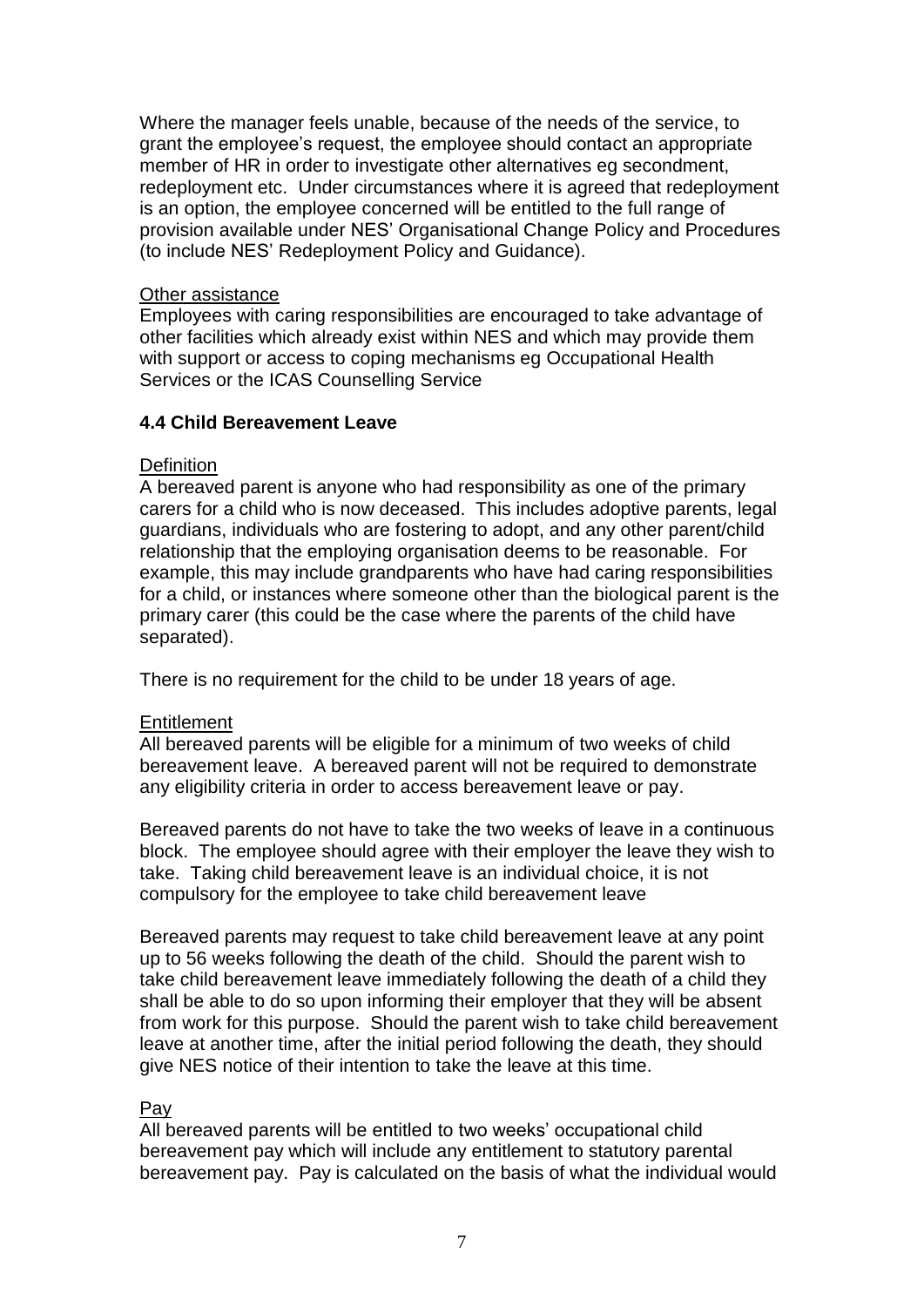have received had he/she been at work. This would normally be based on the previous three months at work or any other reference period that may be locally agreed.

#### Notifying intention to take leave

The method for informing the employer of a child bereavement should follow locally agreed processes. Bereaved parents will at no point be required to produce the child's Death Certificate, or any other official documents, in order to access child bereavement leave or pay. NES may ask for a written declaration from the employee, within a reasonable timeframe, in order to satisfy statutory requirements.

### **4.5 Other types of Special Leave**

#### **Definition**

NES is required to make other types of special leave available to staff to enable them to be absent from work to perform civic and public duties.

The legislative requirement for this is contained within the Employment Rights Act 1996 and covers a wide range of circumstances, a number of which are given below as examples:

- Justice of the Peace
- Members of a variety of public bodies including Children's Panels
- Member of any statutory tribunal (eq an employment tribunal)
- Attendance at court as a witness

This list is illustrative, not exhaustive Entitlement

Up to one working week per year can be allocated as paid leave by the manager taking into consideration the amount of time reasonably required to devote to the issue.

In exceptional circumstances the manager can extend this period for up to a further working week and in discussion with an appropriate member of HR , has the discretion to determine whether this should be on a paid or unpaid basis. It may, however, be considered appropriate for the member of staff to utilise annual or unpaid leave.

#### **Armed Forces Reservists**

Armed Forces Reservists may be entitled to special leave, for example, for training purposes.

**Jury Service**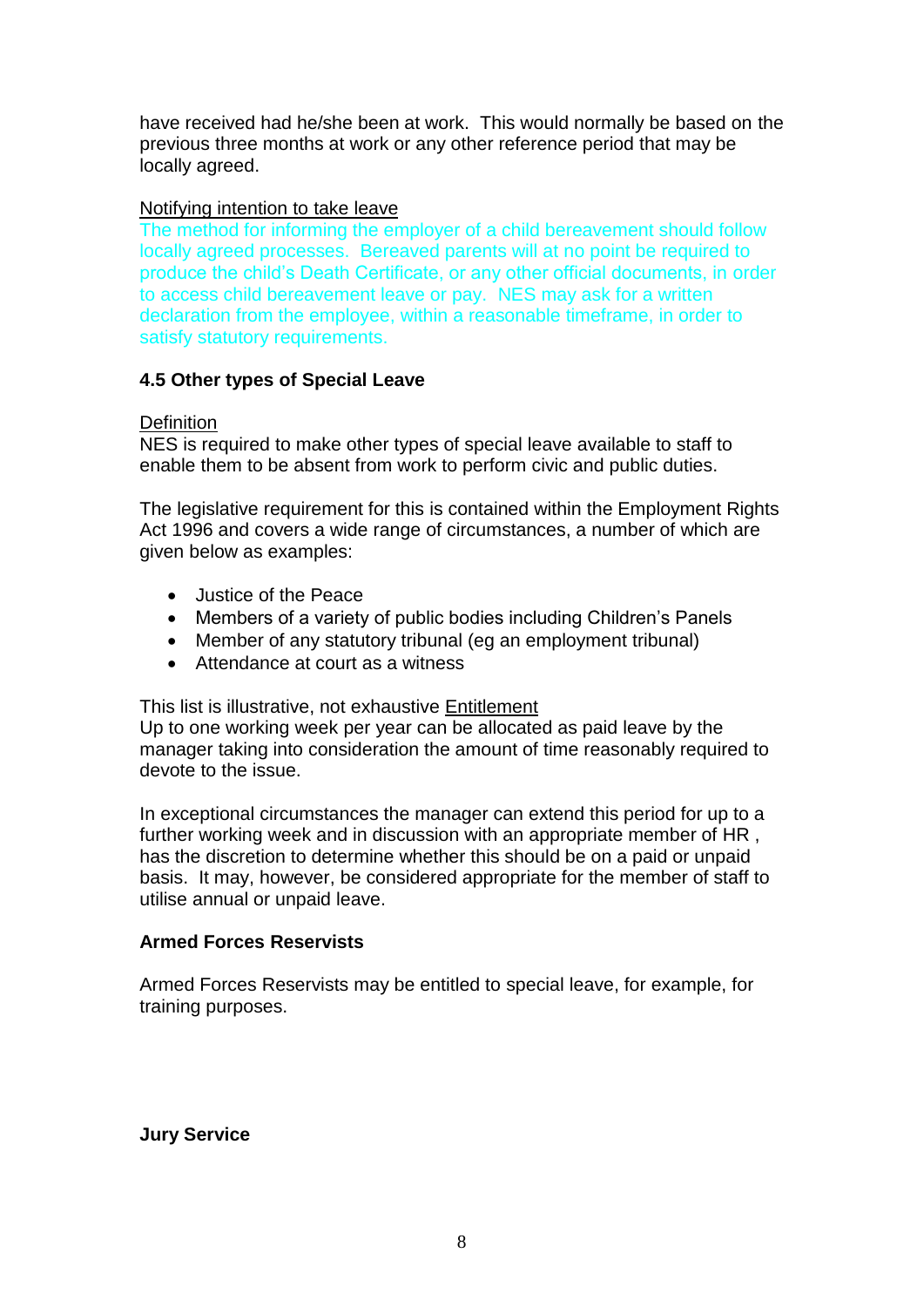On occasion, staff may be summoned to carry out public duties e.g. jury service or to attend court as a witness. In these circumstances appropriate paid leave will be granted as necessary.

### **4.6 Special Leave for Blood Donation**

Whilst NES does not currently promote campaigns for giving blood, equally NES is supportive of staff who would want to do so. To enable blood to be given this would be supported by providing reasonable time off during working hours. NES would anticipate that the travelling time to give blood would be minimal, as excessive time away from the workplace could not be supported. As a rule of thumb NES would anticipate that members of staff would take up to a maximum of 1 hour, and 1.5 hours if travelling is prohibitive. Their personal contribution to the blood bank is very much appreciated.

## **4.7 Special Leave for NES staff as volunteers**

Given our commitment to volunteering as stated in the Employer Volunteering Policy, NES will support the participation of staff in voluntary work during working hours in some circumstances. However, special leave granted for this purpose will be unpaid. Further policy on the participation of NES staff in voluntary work will be developed in line with national policy on this issue as required.

# **5. Points to be considered when applying for all types of special leave**

#### **Notification**

For all types of special leave members of staff must make their manager aware of their potential need for leave at the earliest opportunity and, where appropriate should keep in regular contact throughout the period.

#### Record Keeping

Special Leave must be recorded on the Special Leave Form (Appendix 2) in all circumstances to enable monitoring of its fair application throughout NES.

Where unpaid leave is granted a Notification of Change Form is also required for payroll purposes in addition to the Special Leave Form (Appendix 2). This can be arranged by contacting the appropriate HR/Associate HR Business Partner.

Once completed the form(s) should be emailed to [absence@nes.scot.nhs.uk](mailto:absence@nes.scot.nhs.uk)

#### **Consistency**

In all instances, managers should aim to be fair, consistent and sympathetic in applying this policy.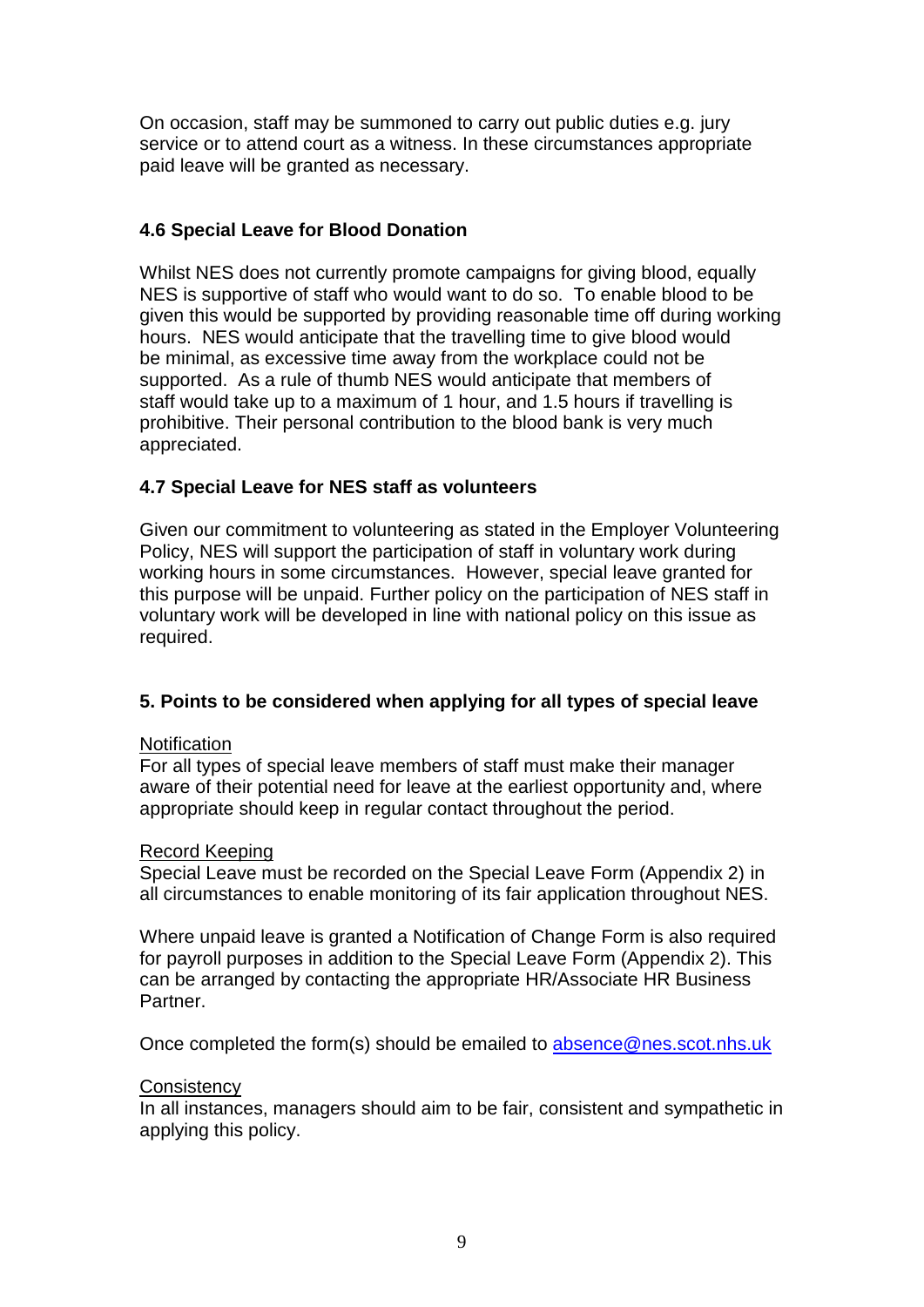### **6. Resolution of Disagreements**

No request for leave under this policy will be unreasonably withheld. Should a disagreement arise, the individual has the right to raise a formal grievance under the NES' Grievance Policy and Procedures. It may be preferable in such circumstances, however, for the manager to seek advice on resolving the matter from an appropriate member of HR and/or a Staff Side Representative.

### **7. Monitoring, Review and Evaluation**

This policy will be monitored, reviewed and evaluated every 3 years by the Partnership Forum, taking into consideration legislative changes and developments in good practice to ensure it meets the needs of all employees.